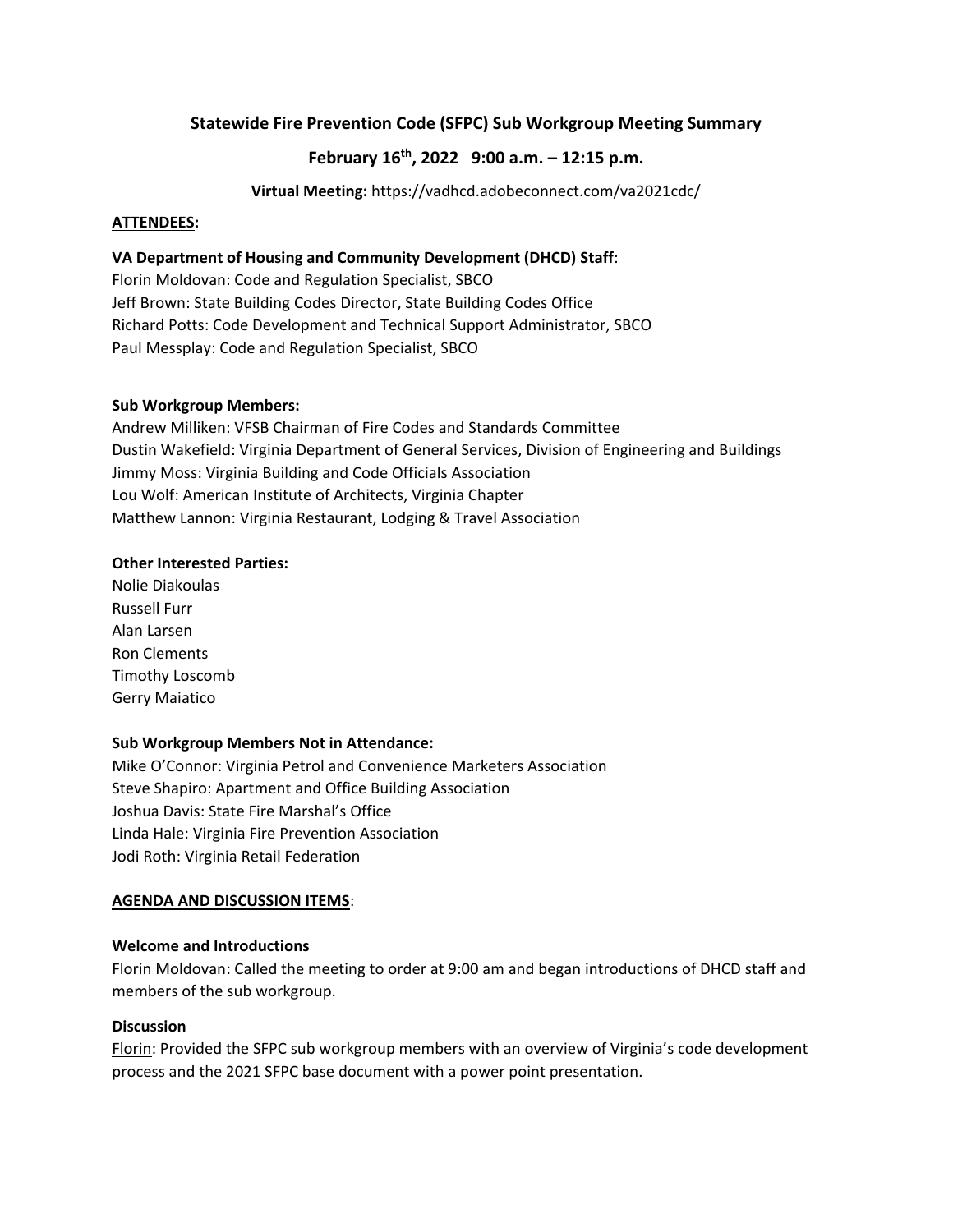#### **Proposals**

#### **FP901.4.8-21**

Florin: Opened the floor to the proponent, Andrew Milliken, to provide an overview of this proposal and its intent.

Andrew: This proposal is a reference to a common violation and there is not a provision in the SFPC to cite for a violation. The intent of this proposal is to ensure that we have a direct pointer to maintaining construction features that allow the fire protection features to operate as intended when they were installed.

Dustin Wakefield: The first thing that jumps out is the word "Maintenance." Asks if Andrew has considered any overlap with the Maintenance Code. Looking at the specifics of the statement, "Where required by the installation standard," asks if this is where walls, ceilings, and tiles are required, or where maintenance of such items are required? It is unclear what the proposals is saying. Suggests possible room for re-wording to clarify what this proposal is saying.

Andrew: The SFPC is a maintenance and operations code, so there is a lot of maintenance language. The intent of this proposal is to make sure that it is required by the installation standard to provide those features – walls, ceiling, etc. Andrew states that he is open to any clarifying language.

Dustin: It would be helpful to clarify something along the lines of, "Where maintenance of specific elements, such as walls, ceilings, tiles, etc., is required by the standard…" Something definitively to state what is required and what is being maintained.

Andrew: The installation standard is not a maintenance standard, so this is just saying that when the installation requires those features, those features need to be maintained. We want to make sure the SFPC is maintaining the features as they are installed.

Dustin: "Where components such as walls, ceiling tiles, etc. are required by the installation standard, such features shall be maintained in accordance with the applicable building code."

Andrew: No objection there.

Jimmy Moss: The proposed change would make this fall along with what has been done throughout the Maintenance Code. Then the language would be consistent with all the previous language.

Florin: Asks for Andrew to coordinate with DHCD staff, Dustin, and Jimmy to correlate the language.

Jeff: Points out that we are pretty close to everyone being in agreement. This proposal will be on the March workgroup agenda for discussion, so there is time to work out this language. There could be a friendly floor amendment made at that general workgroup meeting.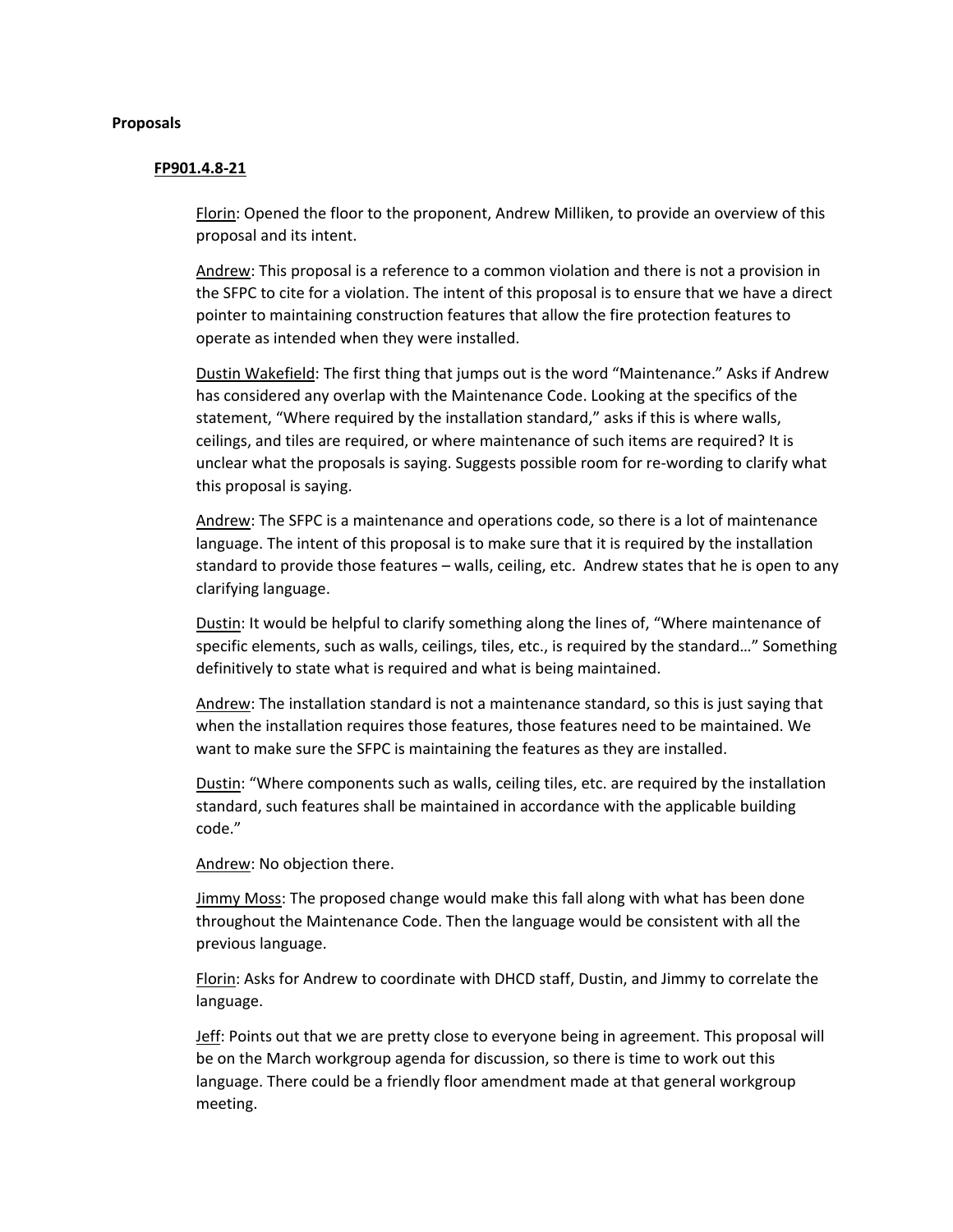#### **FP901.6.3.2-21**

Andrew: This section is intended for all fire protection systems that have annual inspections to provide either a tag or a sticker indicating the completion of the inspection and is intended to help make sure we have that information readily available to the property owner and authority having jurisdiction for these systems. This proposal language is taken from a number of other states that have similar requirements in the code.

Dustin: Asks about the referenced standards that govern these fire protection systems and whether there is any conflict between the language in the proposal and the requirements in the referenced standards.

Andrew: Great question. There are a number of different referenced standards that provide guidelines for tags and stickers, such as NFPA 25 for sprinklers and water-based fire protection systems. In the fire alarm world this is less prevalent, which is one of the areas where this could make sure we are uniform across the board. Andrew does not know of any referenced standard where this would create conflict since the proposal is based around the NFPA 25 guidelines.

Dustin: Asks if it would make any sense to preface this proposal with, "unless specifically addressed otherwise in a referenced standard," or, "unless not otherwise noted in governing standards for fire protection systems"?

Andrew: That is something we can look at. The goal here is to have more of an umbrella approach. We can provide more language if we need to, but sometimes that is not well embraced by code writing. Unless we know of a specific conflict that exists. Is open to a prefacing statement if it helps reach consensus.

Florin: Perhaps the two of you can collaborate on this proposal afterward.

Andrew: Asks Dustin to email him some proposed language or suggestions that we could get incorporated.

### **FP1201.3-21**

Andrew: This proposal deals with Electrical Storage Systems (ESS). This was an item deleted in the 2018 edition. This is not related to those significant changes in the base document. This was a statement that was deleted that speaks to the mixing of ESS and making sure that we handle these in the same way that we handle hazardous materials. The code identifies quantity limits within Ch. 12, which have been deleted since they are construction, but this seeks to reinstate the hazardous material quantity limits by speaking to the quantities allowed in the applicable building code. Not setting a threshold or an amount, but referencing back to the thresholds in the applicable building code. The last statement speaks to the fire official having a hazard mitigation plan for quantities in excess of those thresholds.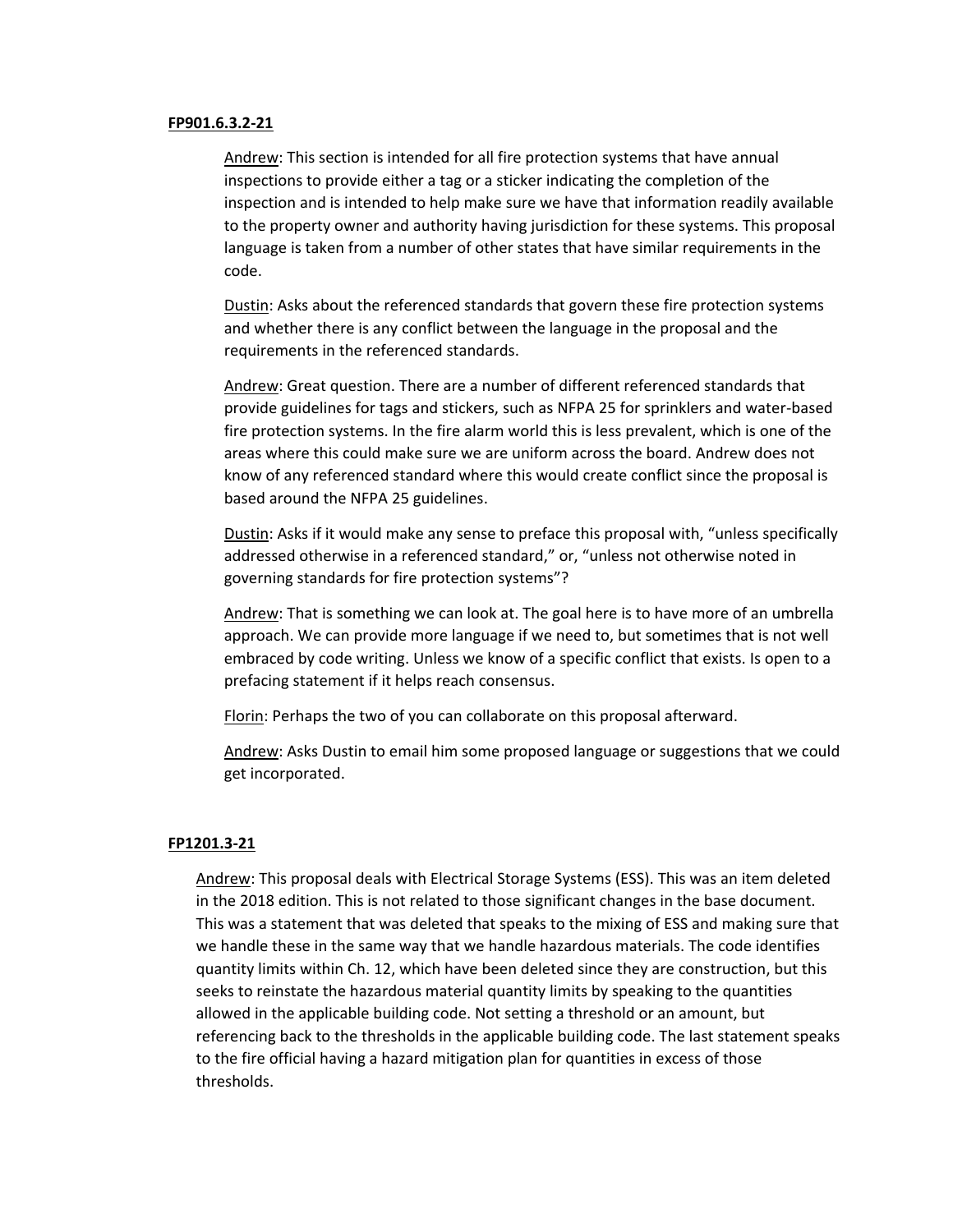Florin: Is there anyone not in agreement with this proposal or whom opposes this proposal?

Florin: Since there is no opposition, it seems we could add the SFPC sub workgroup as a co-proponent on this proposal unless anyone has any opposition to that.

Alan Larsen: I don't oppose it, so much as I don't understand it.

Florin: Thank you for your feedback, Alan, and perhaps Andrew can answer your questions. If no one in the sub workgroup is opposed to it, then we will move it forward as consensus. If it comes down to a vote, it will be a vote among those in the official SFPC sub workgroup. No one from the SFPC sub workgroup is speaking against it or providing any negative comments, so, with that said, if no one in the sub workgroup members list opposes the proposal, we will move it forward as consensus and we will add the group to the list of co-proponents.

Jimmy: This is a good proposal. Jimmy has been in agreement with it from the first time he heard it in the fire services work group. He does not see how there is any conflict in any way. States that this is a very good proposal.

Florin: We will add the SFPC sub workgroup as a co-proponent in cdp VA.

## **2021 SFPC Base Document – Proposed Changes by the Virginia Fire Services Board**

Florin: Provides brief overview of the structure of the spreadsheet being shared and how these decisions will be submitted in cdp VA. It will be up to Andrew as to how he wishes to handle the non-consensus items. The purpose here is to try and gain consensus on whichever items we can today to make it easier for the proponents' sake. DHCD will assist with compiling everything in the proposal much like we have done in the past with the SFPC edits. Thanks Andrew and VFSB for going through these items. It is a very time-consuming process but very much worth it in the end.

*\* A copy of the spreadsheet cataloging these proposed changes is attached to this summary for reference. \**

## **Proposed Changes Approved as Written Without Discussion**

The following proposed changes received Consensus for Approval and contained no discussion.

| Table 405.3                         | 603.1 General                      | Section 806                                  |
|-------------------------------------|------------------------------------|----------------------------------------------|
| 1001.1 General                      | 1207.1.2.1 Communication utilities | 1207.1.2 Permits                             |
| 107.2 Permits required              | 1207.2.1 Commissioning             | 1207.1.4.3 Additional protection<br>measures |
| 1207.1.6 Fire remediation           | 1207.3.6 Repairs or alterations    | 1207.2.1.2 Commissioning report              |
| 1207.2.2 Operations and maintenance | 1207.4.2 Working clearances        | 1207.4 Signage                               |
| 1207.4.1 Electrical disconnects     | 1207.4.6 Combustible storage       | 1207.4.3 Fire-resistance-rated               |
|                                     |                                    | separations                                  |
| 1207.4.5 Vehicle impact protection  | 1207.4.9 Security installations    | 1207.4.7 Toxic and highly toxic gasses       |
| 1207.4.8 Signage                    | 1207.10.3 Permits                  | 1207.4.10 Occupied work centers              |
| 1207.10 Mobile ESS equipment and    | 2203.1 Critical Depth Layer        | 1207.10.4 Documents                          |
| operations                          |                                    |                                              |
| 1207.10.4.1 Deployment Documents    | 2203.4.6 Smoking prohibited        | 2203.3.3 Cleanouts                           |
| 2203.4.1 Classified electrical      | 2203.5 Housekeeping                | 2203.4.7 Spark-producing devices             |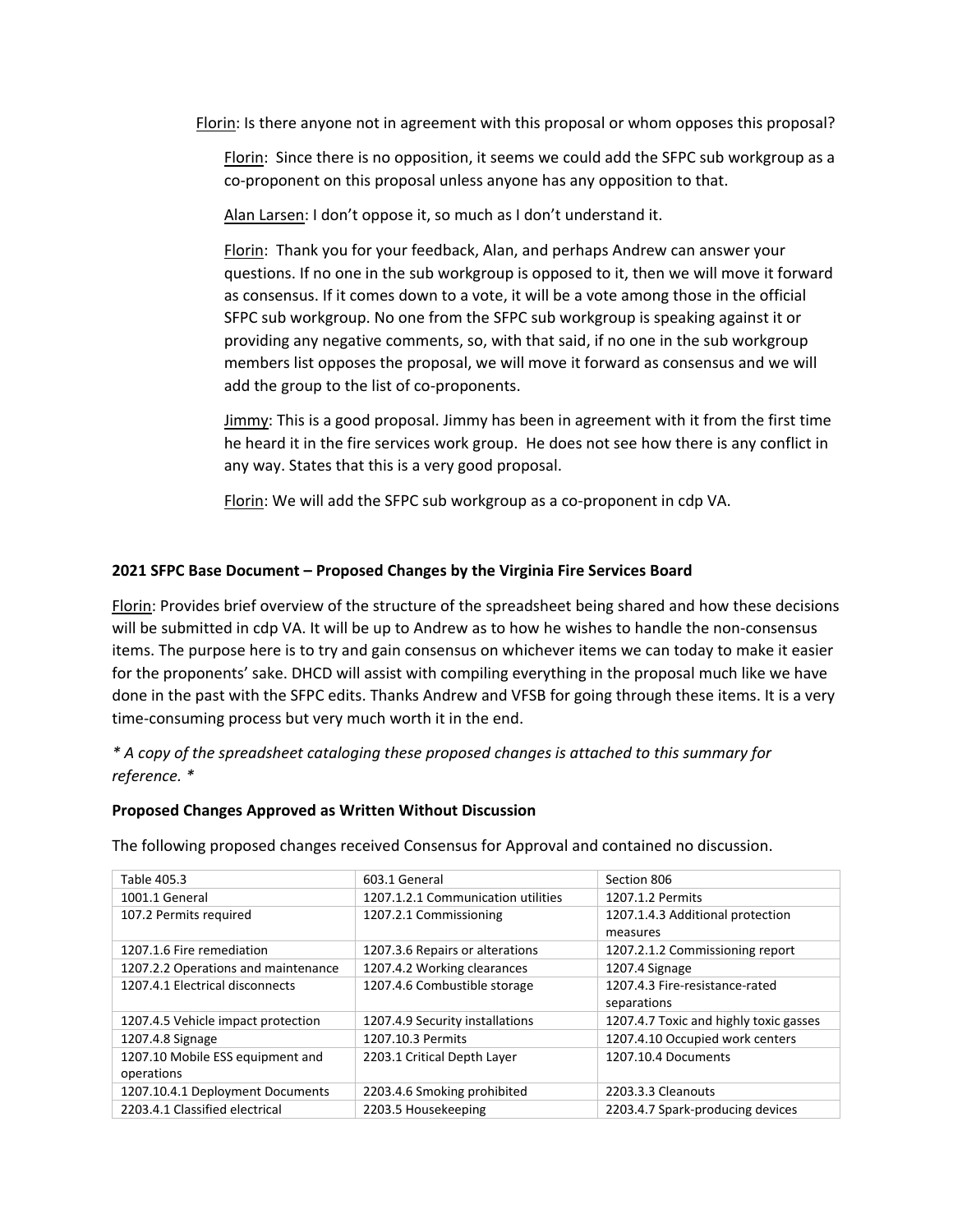| 2203.4.9.4 Inspection and preventative<br>maintenance         | 3107.13.2 Location of Containers            | 2203.7 Emergency response plan              |
|---------------------------------------------------------------|---------------------------------------------|---------------------------------------------|
| 2205.1.1 Dust hazard analysis                                 | 5704.2.13.1.1 Temporarily out of<br>service | 3904.2.1 Listings                           |
| 3904.2.2 Approvals                                            | 610.1 Installation                          | 5704.2.13.1.2 Out of service for 90<br>days |
| 107.2 Industrial additive manufacturing<br>operational permit | 4003.1 Spill control                        | 808.5 Play structures                       |
| 901.4 Maintenance and alterations                             | 4004.3 Basement storage                     | 4003.2 Ventilation                          |
| 4003.4 Lightning                                              | 1207.1 General                              | 4005.1 Automatic sprinklers                 |
| 603.1.1 Equipment and wiring                                  | 1029 Assembly                               | 1207.1.5 Large-scale fire test              |

### **Proposed Changes Approved as Written with Discussion**

The following proposed changes received Consensus for Approval as written and contained discussion.

#### 806.1.4 Fire-retardant treatment for naturally cut trees

Andrew: This section is currently deleted in the base document. This is in italics because the intent is to go back to the model codes. In this particular situation this references the fire retardant treatment on trees. We feel it is important to have that reference maintained.

Florin: Asks for any comments from the group. Hearing no comments, Florin moves this forward as consensus for approval.

Andrew: Is not sure how this should be documented. The intent is to just delete the charging statement to bring in the model languages.

Florin: In the regulations we would just strike off that charging statement. Jeff is documenting on the screen what we will include in this proposal: "Delete state amendment and incorporate the 2021 IFC section 806.1.4."

### 908.3 Fire alarm system interface

Andrew: This is something that is similar to some of our duct detection concerns and issues. We would want to include the supervisory signal as an option for buildings with these systems.

Ron Clements: Supports this change and thinks there should probably be a companion to this for the building code.

Andrew: Believes that this will already be in the 2021 building code.

Florin: Any other comments? Seeing none, we can mark this as consensus for approval.

Florin: Asks Ron if he is willing to take a look at this and make sure it's addressed in the I-codes and if it's not, to make the appropriate companion proposal. Ron agrees to take this on.

### 1201.2 Electrical wiring and equipment

Andrew: This proposal makes sure we encompass all of the references like the model code does.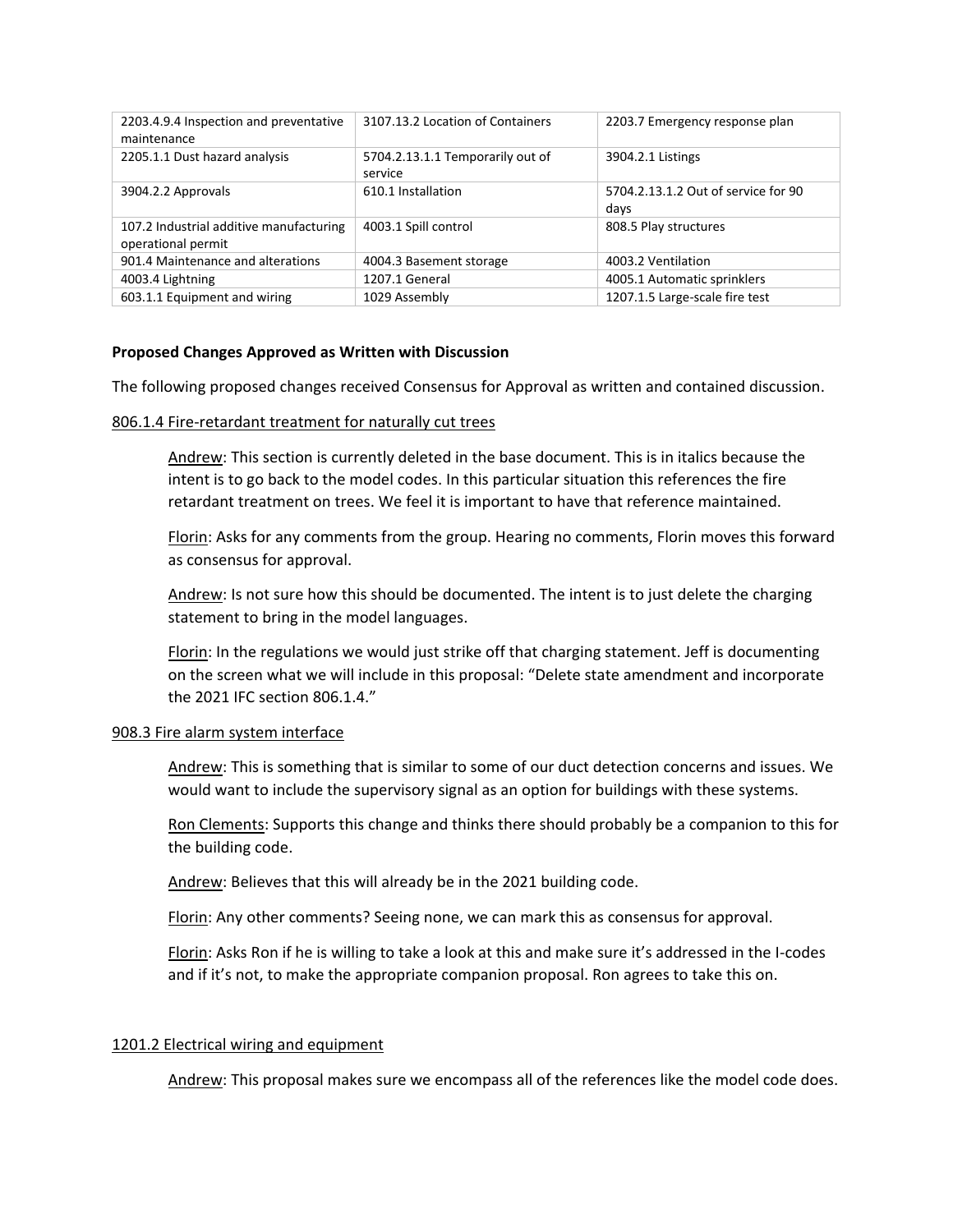Florin: Just a point of clarification on this one, DHCD Staff did not make any changes to the base document, we just maintained what was already in the 2018 SFPC.

Andrew: Yes, this was just something that was missed in the last cycle.

Florin: Any concerns with 1201.2? Hearing no concerns, we will mark this down as consensus for approval.

#### 1207.2.3 Decommissioning

Andrew: Just as commissioning is important on these systems, so is decommissioning. This is scoped for decommissioning of mobile ESS.

Florin: Any comments? Seeing none, we will mark this down as consensus for approval.

Florin: Asks if Andrew is okay with Staff correcting the grammatical issue of "ESS Systems" being redundant.

Andrew: Yes.

### 1207.10 Table

Andrew: This proposes to change the reference to simply reference the IFC section for this table. We feel that the column that says "Section" and gives a number, needs to be an IFC section as opposed to just "Section."

Florin: Asks Andrew to clarify if the intent is just to add the word "IFC" to ensure the section we reference is actually the IFC section and not an SFPC section, correct?

Andrew: Correct

Florin: Any concerns? Hearing none, we will mark this as consensus for approval.

#### 1207.10.6 Charging and storage

Andrew: This just indicates the IFC for these compliance items.

Florin: This is similar to the previous one where we deleted some sections so that we can reference the IFC, correct?

Andrew: Correct.

Florin: Any concerns? Seeing none, we will mark this down as consensus for approval.

#### 2203.1 Table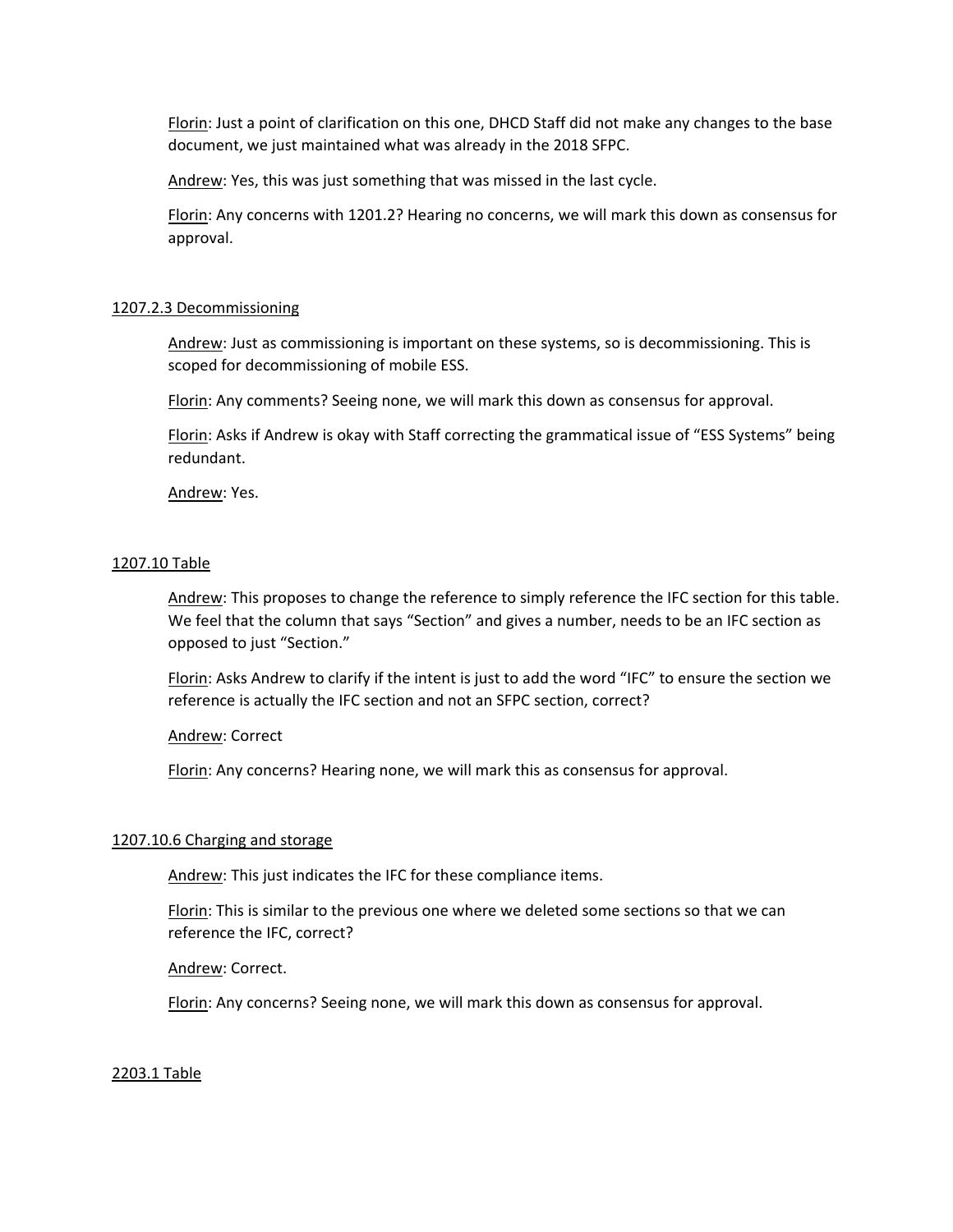Andrew: Since we are keeping the critical depth layer from the previous section, it's important to keep this table.

Florin: So, the idea is we want to maintain Table 2203.1 from the IFC, correct?

Andrew: Yes

Florin: Any questions? Seeing none, we will mark this down as consensus for approval

#### 2203.4.5 Powered industrial trucks

Andrew: The base document says any powered equipment needs to maintain its listing, but it's not just that it needs to maintain the listing. The idea is that where those vehicles are used, they should be listed.

Florin: Any questions?

Florin: Is there a possibility that the codes in the past did not require these to be listed? Do you know of any of these requirements from several cycles ago?

Andrew: When we are talking about powered equipment that is portable and mobile, it is not necessarily under the purview of the building code.

Florin: Any other questions? Seeing none, we will mark this down as consensus for approval.

#### 2203.4.9.2 Space heaters

Andrew: We feel the use and operation of a portable space heater is something that should be regulated by the SFPC. The modified language here identifies that we are talking about portable space heaters, not stationary devices.

Florin: Any questions?

Florin: Could the second sentence incorporate all appliances, even those that are stationary? Or is it implied in the first sentence that the second sentence only covers portable?

Andrew: You could put "portable" in front of the title, but we felt the model code language captures the intent.

Florin: It sounds like there are no other comments from the group so we will mark this as approved.

#### 3303.5 Fire safety requirements of Types IV-A, IV-B and IV-C buildings

Andrew: Item #3 refers to construction features that are required by the building official in accordance with the applicable building code. Item #1 correlates the language by pointing to the appropriate standpipes section.

Florin: Any questions?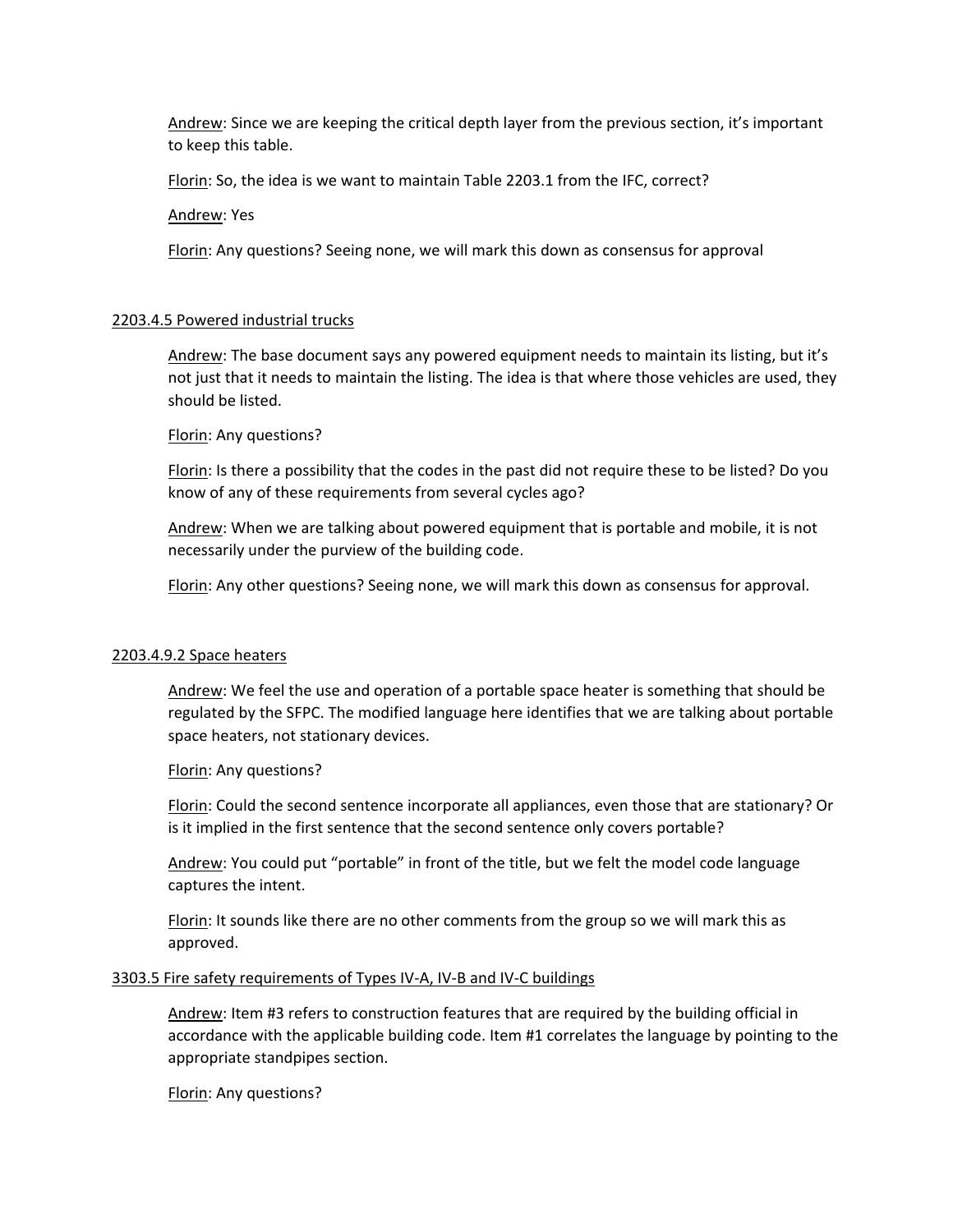Florin: One quick question, is Item #3 the same as Item #3 in the 2018? That item was deemed unenforceable by the attorney general.

Andrew: It is not the same Item #3.

This proposal was moved forward as Consensus for Approval

### **Proposed Changes Approved as Modified by the Sub Workgroup**

### 603.2.1 Modified or damaged

Andrew: This change is with regard to the reference to the term "This code and NFPA 70". The model code talks about making sure equipment and devices are not modified or damaged to constitute a fire hazard in accordance with this code or NFPA 70.

Florin: Have we considered adding "The applicable" in front of NFPA 70?

Andrew: We would not have any opposition to that.

Ron: Should this reference the existing building code?

Andrew: Asks if Ron is suggesting "Applicable building code, instead of 'this code'"?

Ron: Yes, that probably does it.

Andrew: We would not have any issue with that.

Dustin: This is just another wording nuance, but where it says "The applicable NFPA 70 standard" are we saying the enforced edition of or the applicable portion of?

Florin: What we have done in the previous SFPC edits is used "The applicable" in front of the standards, which would be applicable at the time of construction. If it just read "in accordance with NFPA 70", it would cause enforcement issues with those who think it references the current edition. Does that answer your question?

Dustin: It does if it is clear that it is applicable at the time of construction.

Florin: There is a definition of applicable building code in Ch. 2.

Ron: Not that it is a deal breaker, but if you get "applicable building code" you get to that NFPA standard at the time.

Florin: Any comments regarding that?

Andrew: We are in the realm of trying to obtain consensus, so if that gets us to consensus, we can do that. The idea was that these references to NFPA 70 come from the model code, so we are trying to stay consistent with that. But we would not be opposed if that is the pleasure of the group.

Florin: Do I hear from the group that it should read, "…in accordance with the applicable building code." And delete the reference to NFPA 70?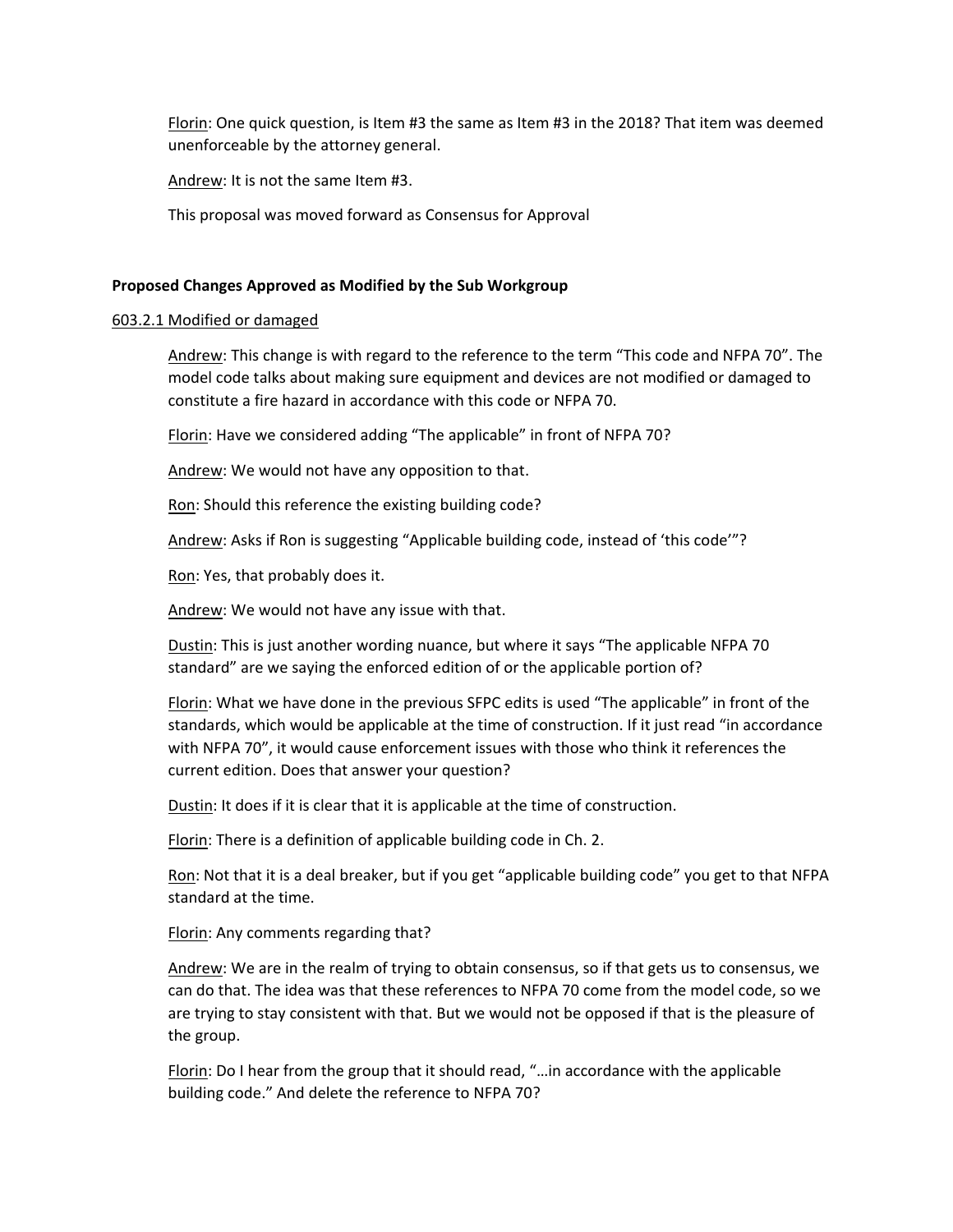*603.2.1 Modified or damaged. Electrical wiring, devices, equipment and appliances that are modified or damaged, and constitute an electrical shock or fire hazard, shall not be used until repaired or replaced in accordance with the applicable building code.*

Andrew: Yes, that gets us consensus.

### 603.5 Relocatable power taps and current taps

Andrew: This is very similar to the others and, as Ron has pointed out, we can do what we have done before with the language. Taps and relocatable taps are defined terms so we want to incorporate language that references this code and the applicable building code.

Florin: Any comments? Hearing none, we can do what we have done with the other ones to read "in accordance with the applicable building code."

Andrew: We want to leave "In accordance with this code and the applicable building code."

*603.5 Relocatable power taps and current taps. The construction and use of current taps and relocatable taps shall be in accordance with this code and the applicable building code.*

Ron: If we just left it as "applicable building code" we would be leaving out the maintenance enforcement from this code.

### 1004.7 Outdoor areas

Andrew: This basically specifies what these outdoor areas are, which mirrors model code language.

Dustin: Just to make sure we account for anyone that could be using these outdoor areas in 1004.7. Maybe instead of saying, "useable by the building occupants," we say "useable outdoor areas," so this would take some of the guess work out for whose using it.

Andrew: This was just using model code language but I would be fine with that change.

Florin: So, we're just deleting "and useable by the building occupants."

Andrew: That's what Dustin was getting at.

Dustin: I was getting at "similar accessible and useable outdoor areas."

Florin: Does that look good (referencing the language typed on the screen)?

*1004.7 Outdoor areas. The means of egress for yards, patios, occupied roofs, courts and similar accessible and usable outdoor areas shall be maintained in accordance with the applicable building code.*

Dustin and Andrew: Agree it looks good.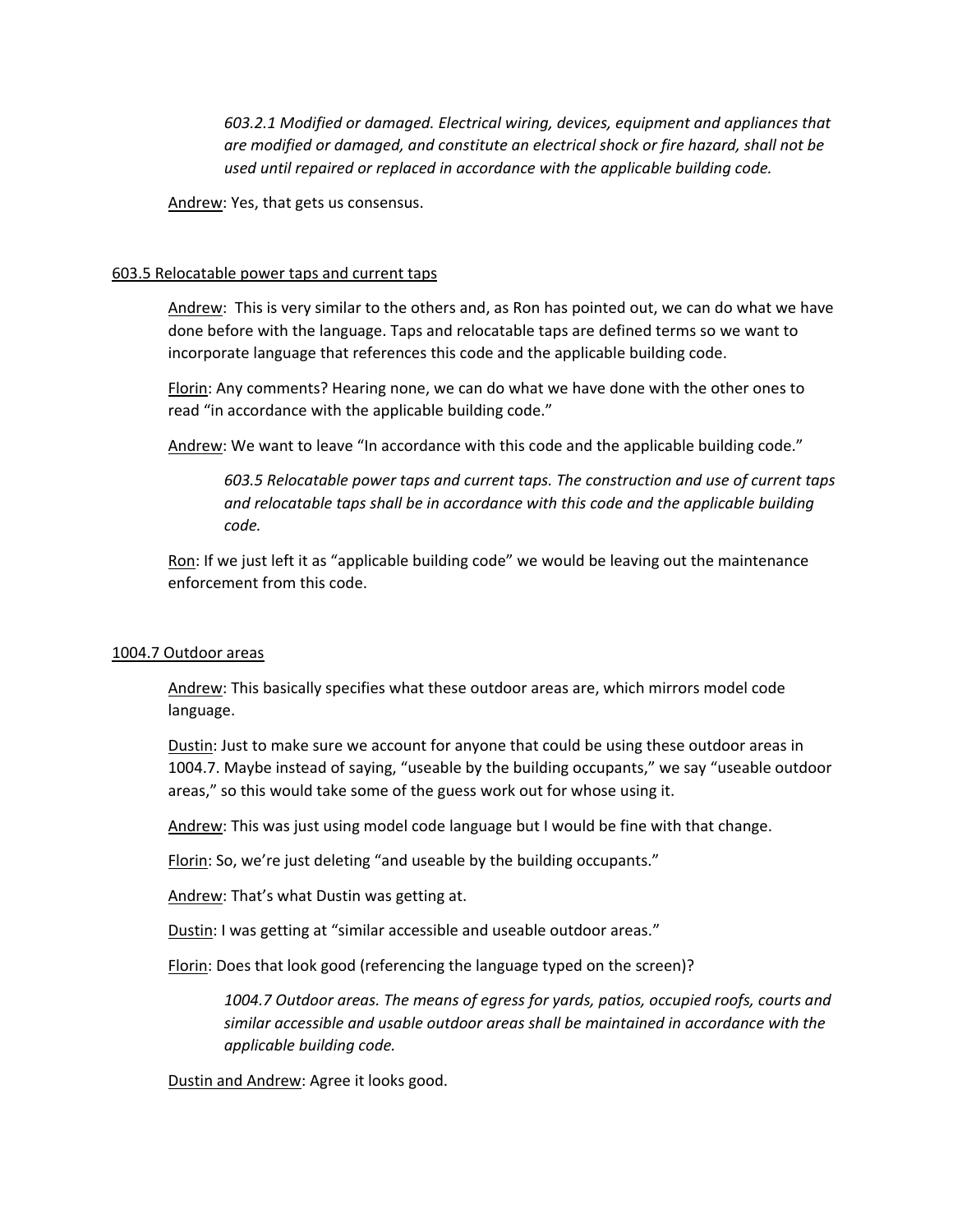Florin: We will mark this down as consensus as amended.

### 1203.2.5 Exhaust ventilation

Andrew: This is similar to other language we have provided with regard to exhaust ventilation. This removes the construction concept and includes the maintenance concept.

Florin: Any questions?

Dustin: Is this a case where we would want to preface this with, "When required," because this statement makes the assumption that this is required in every case.

Andrew: The closest language we have gotten to is, "Where required or provided," so if we wanted to provide that language that would be fine.

Florin: Does the amended text on the screen meet what you're trying to accomplish?

Dustin: Yes, the clarification there helps.

Florin: It sounds like the modified version is something that everyone agrees with.

Jeff: In reading this again, it is reading a little funny, "Where provided or required…" Suggests reversing the order to read: "Where standby power for mechanical exhaust ventilation systems is provided or required by the applicable building code, it shall be maintained."

Dustin: You may want to add, "standby power shall be maintained accordingly."

Jeff: Makes the edit on the spreadsheet and asks if that works:

*1203.2.5 Exhaust ventilation. Where standby power for mechanical exhaust ventilation systems is provided or required by the applicable building code, the standby power shall be maintained.*

Dustin: That looks good.

## 1207.1.1 Scope and Table 1207.1.1

Andrew: This proposal is to revert back to the model codes and not have a state amendment. This section is a scoping section, it is not a construction or maintenance requirement. This is identifying what types of ESS are within the scope of this particular section. This may have been overlooked and seen as a construction table and we feel it is appropriate to have the scope for this section and what it applies to.

Florin: Could there be existing facilities that are in compliance with the applicable building code but not necessarily the 2021 IFC. Are we creating a situation here where when the 2021 goes into effect, there could be a chance that existing buildings are in non-compliance with the SFPC?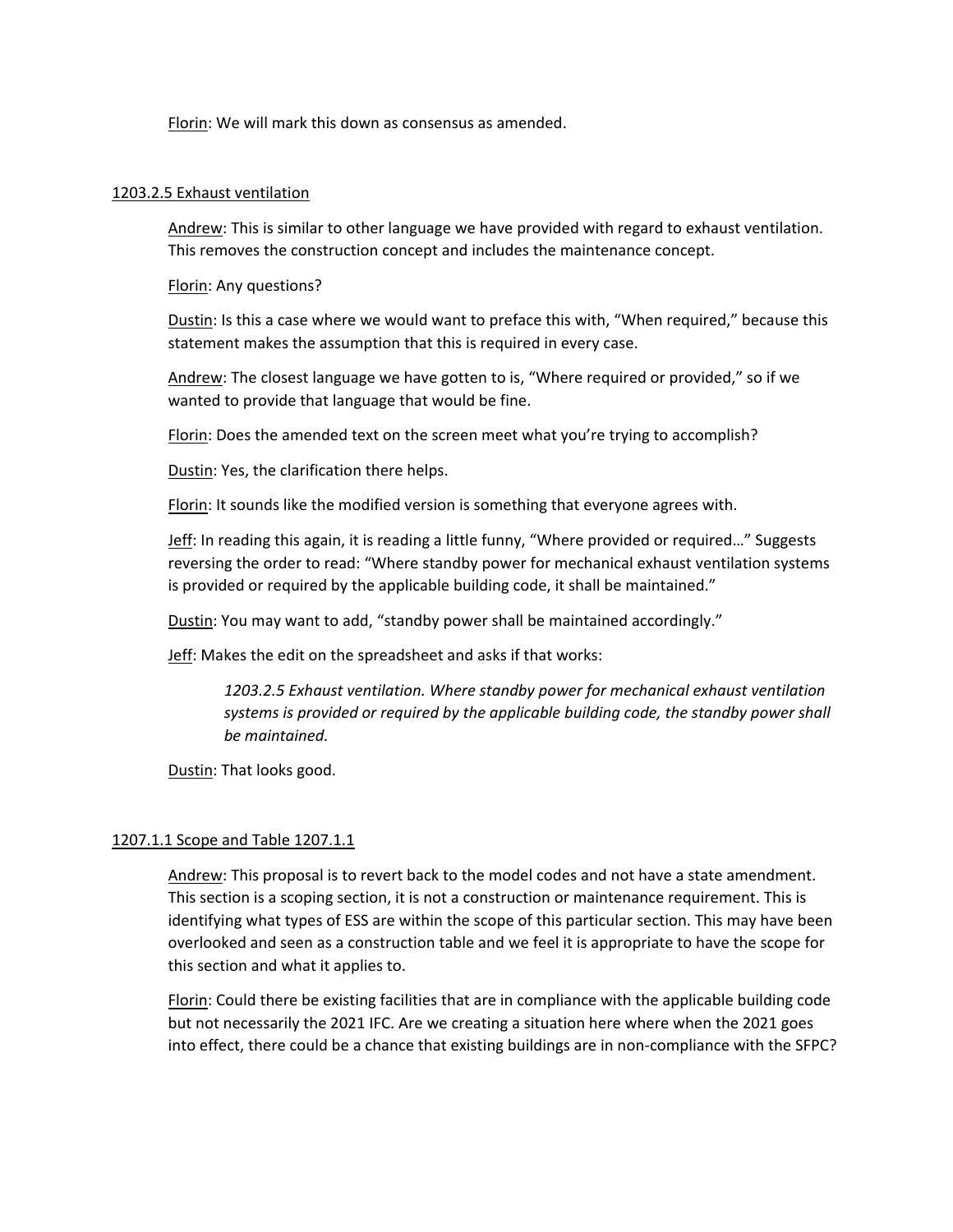Andrew: No, this is a scoping section. This says that any smaller devices that do not meet the threshold values do not have maintenance requirements. This would not affect construction or put anything in non-compliance.

Florin: Any other questions?

Jeff: If we continue going through 1207 using maintenance language, the scoping language will not be a problem. There are places in 1207 addressing mobile ESS, which might have some construction requirements, and we may have to revisit this to see if we need to tweak it a little bit. Believes we are fine now, but wants the group to keep this in mind as we move forward.

Andrew: As we go down through this, when we get to mobile ESS, that is a separate section and there are construction requirements, but it is outside of 1207.1

Jeff: Believes that scoping is referring to all of 1207. Reiterates that we are okay, but if we get into construction provisions, we can talk about it and maybe revisit.

Jeff: During the discussion of 1207.1.5, suggests going back to the scoping language in 1207.1 and 1207.1.1 and adding language stating, "Mobile ESS shall comply with this section." We should maybe make it clear for mobile ESS which are not regulated by the USBC.

Andrew: Would that be something to put in 1207.10, at the beginning of the mobile section? Or should we put it in the scope?

Jeff: Unsure. We could discuss that.

Jimmy: Believes adding it to the scoping section would be best so you will know right from the beginning where this applies. This would make it easier going forward in the changes so you won't have to make sure that all of your language is specific to one or the other.

Florin: Any thoughts regarding that?

Andrew: Agrees with Jimmy. We can certainly come up with language in the scoping section to make it clear.

Florin: Sees a conflict between 1207.1 and 1207.1.1. 1207.1 requires compliance with the applicable building code and 1207.1.1 requires compliance with this section. Is this section imposing anything beyond what the applicable building code would have required?

Andrew: The intent of the scoping section is to make sure we are not regulating very small ESS equipment. It is important to not have maintenance requirements for small, handheld mobile phone chargers, for example. Does not believe that there is a requirement that is conflicting, but it may be something we want to review.

Jeff: Provides updated language on the spreadsheet to 1207.1.1:

"1207.1.1 Scope. Mobile ESS having capacities exceeding the values shown in Table 1207.1.1 shall comply with this section. Other ESS having capacities exceeding the minimum ESS threshold quantities of the applicable building code shall be operated and maintained in accordance with this section and the applicable building code."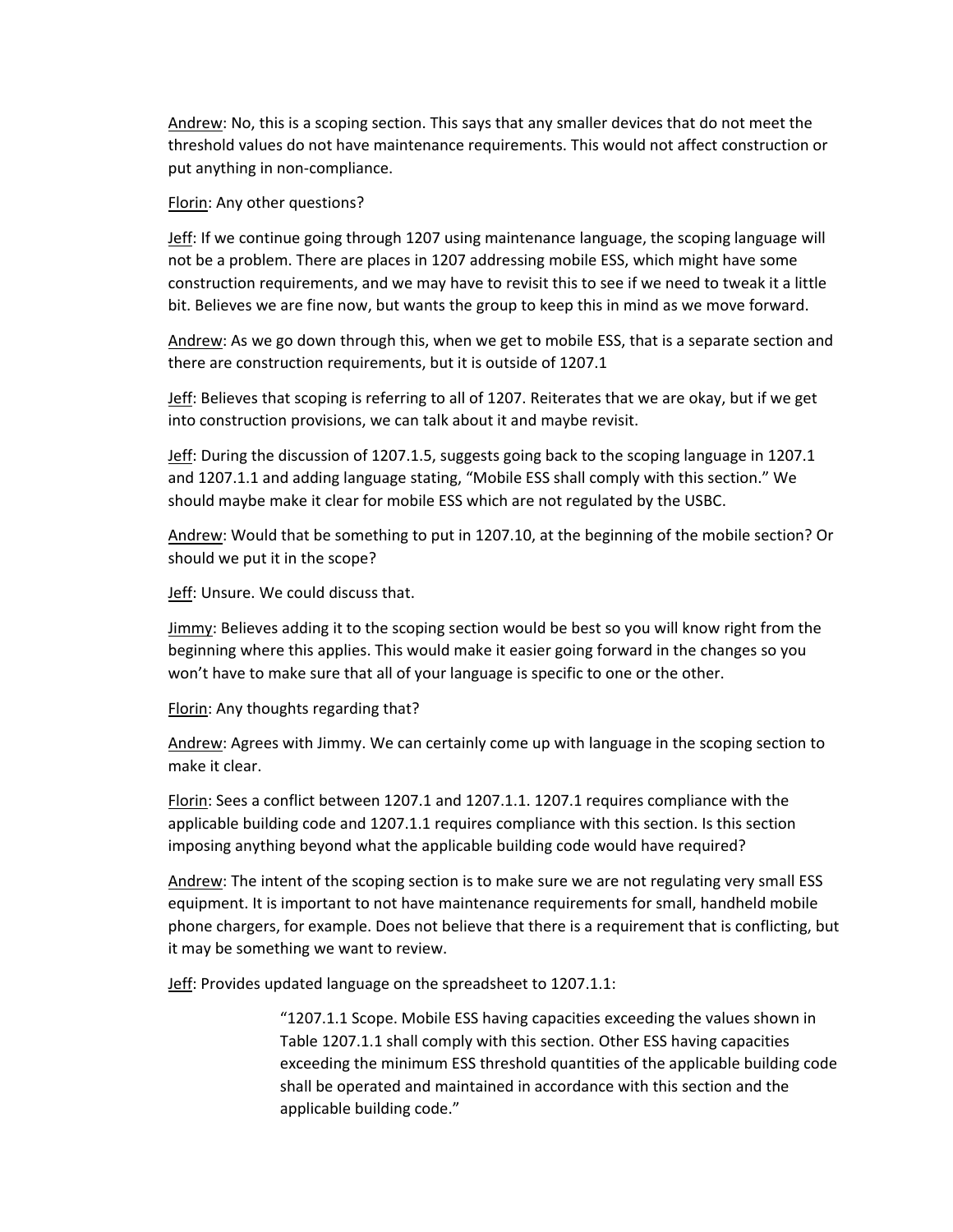Andrew: That should do it.

Florin: Any comments or concerns with this language? Hearing none, we will move this as consensus as modified.

### 1207.1.4 Hazard mitigation analysis

Andrew: This was modified to not necessarily require a hazard mitigation analysis be provided, but to ensure that a copy of that a failure modes and effect analysis (FMEA) be provided to the Fire Official.

Jimmy: As it reads, that approved document has to be provided.

Andrew: Sure. We can add "when an FMEA is required by the applicable building code, a copy shall be provided." We were just trying to match the model code language as much as possible.

Dustin: Just noticing that it says "Fire Official". Don't we typically refer to the "Fire Code Official."

Jeff: We might actually address that in definitions or Ch. 1.

Ron: Posts in the chat that fire official and fire code official mean the same thing.

Language approved as modified:

*1207.1.4 Hazard mitigation analysis. Where a failure modes and effects analysis (FMEA) or other approved hazard mitigation analysis is required by the applicable building code, a copy shall be provided to the Fire Official under any of the following conditions:* 

*1. Where ESS technologies not specifically identified in Table 1207.1.1 are provided.* 

*2. More than one ESS technology is provided in a room or enclosed area where there is a potential for adverse interaction between technologies.* 

*3. Where allowed as a basis for increasing maximum allowable quantities.*

### **Proposed Changes Withdrawn**

1201.3 Mixed Systems

### **Proposed Changes Receiving Non-Consensus**

### 901.4.3 Alterations in buildings and structures

Andrew: This is a newer section for the model code, which we have modified a bit to remove the construction provisions to state that fire protection systems and life safety systems need to be maintained during alterations.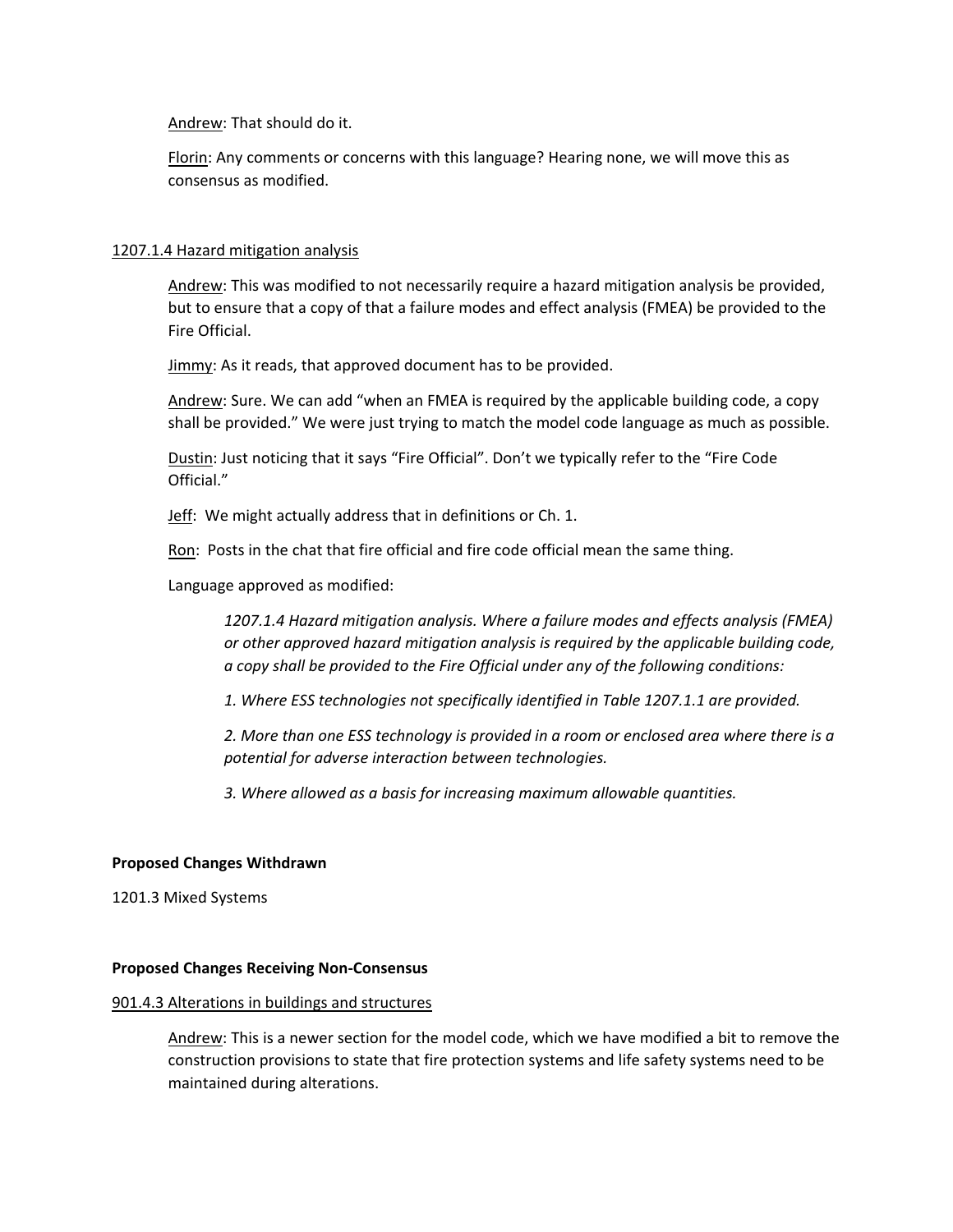Florin: Questions or concerns form the group?

Dustin: As we have talked about earlier, alterations are governed by the Existing Building Code, not necessarily the SFPC. We are primarily concerned about continuity of fire protection and life safety systems while the buildings are being occupied. It sounds like this is sort of crossing over a little bit in to the Existing Building Code realm and also puts a blanket requirement on the contractor for the fire protection and life safety systems.

Andrew: We can certainly add the words, "in the occupied structure." If there is a better reference to the Existing Building Code, we would be happy to do that. If we wanted to add the words, "Occupied building or structure," that would be appropriate.

Dustin: Would like to take a little time to think about this and look at the Existing Building Code. Dustin will send Andrew some suggested notation to change a little bit.

### **Other**

Florin: Does anyone have any ideas of suggestions for the group as to what we should bring up next?

Ron: Suggests that it might be worth going through the tent provisions. The construction code and fire prevention code are not consistent.

Dustin: There are some differences between the SFPC and the IFC. The construction code for temporary structures does not really go into much detail at all – it refers back to the IFC. That would be a worthwhile endeavor.

## **Assignments and Next Steps**

Florin: The only assignment falls on DHCD staff to compile these proposals into cdp VA. As far as what Ron brought up, we could compare the SFPC and IFC to come up with a better solution than we have.

Jeff: That is a great idea. We recognize there are some conflicting requirements for permits and approvals. What we can do is go back after this meeting and try and see the best way to handle it and then reach back out to the group. We might try to squeeze a meeting in before the General Workgroup Agenda. There is one other thing that stuck out, when we updated the scoping for Section 1207, we made it clear that there might be some construction provisions in there that would only be applicable to mobile ESS and then as we went through, we made reference to an IFC section. Jeff wonders if that is a dangerous path to go down since there is a lot of confusion about how the SFPC and IFC go together. There may be provisions in Section 1207 that deal with mobile ESS that we've deleted and we may want to bring those back instead of confusing people by referencing the IFC.

Andrew: We have all struggled with that Ch. 12 section and how we best make it clear. We thought the cleaner approach was to reference the IFC, but, like you said, that may be unprecedented territory and it may be better to add some construction provision in 1207 that are well within the scope of mobile ESS and not to be confused with other ESS. It would take more work to do that, but we will know which sections to do that to since they are referenced as IFC sections now.